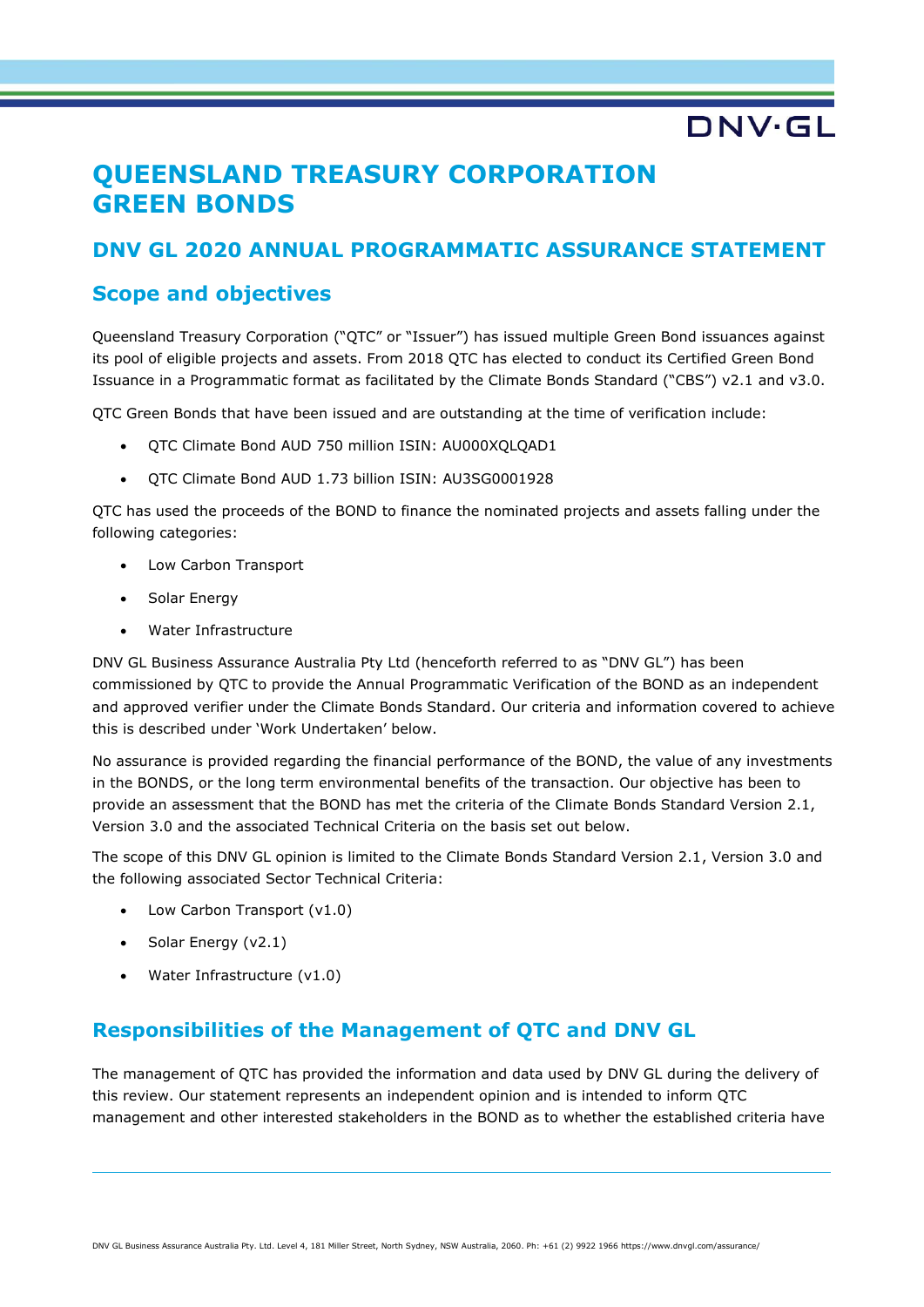### **Page 2 of 9**

# DNV·GL

been met, based on the information provided to us. In our work we have relied on the information and the facts presented to us by QTC. DNV GL is not responsible for any aspect of the nominated assets referred to in this opinion and cannot be held liable if estimates, findings, opinions, or conclusions are incorrect. Thus, DNV GL shall not be held liable if any of the information or data provided by QTC's management and used as a basis for this assessment were not correct or complete.

## **Basis of DNV GL's opinion**

DNV GL has conducted the verification against the CBS v2.1, v3.0 and associated Sector Technical Criteria through the creation and execution of a verification protocol addressing each requirement of the CBS v2.1, v3.0 and the associated Sector Technical Criteria. The detail of areas covered in the DNV GL verification is summarised in Schedule 2 below.

## **Work undertaken**

Our work constituted a high level review of the available information, based on the understanding that this information was provided to us by QTC in good faith. We have not performed an audit or other tests to check the veracity of the information provided to us. The work undertaken to form our opinion included:

Programmatic Verification

- Creation and execution of a Climate Bond Standard Protocol, adapted to include the relevant Sector Technical Criteria for the BOND nominated projects and assets, as described above and in Schedule 2 to this Assessment;
- Assessment of documentary evidence provided by QTC on the BOND and supplemented by a high-level desktop research, onsite visit for documentation review and interviews with key personnel from the issuer QTC. These checks refer to current assessment best practices and standards methodology;
- Review and testing of impact reporting data where possible;
- Discussions with QTC management, and review of relevant documentation;
- Documentation of findings against each element of the criteria.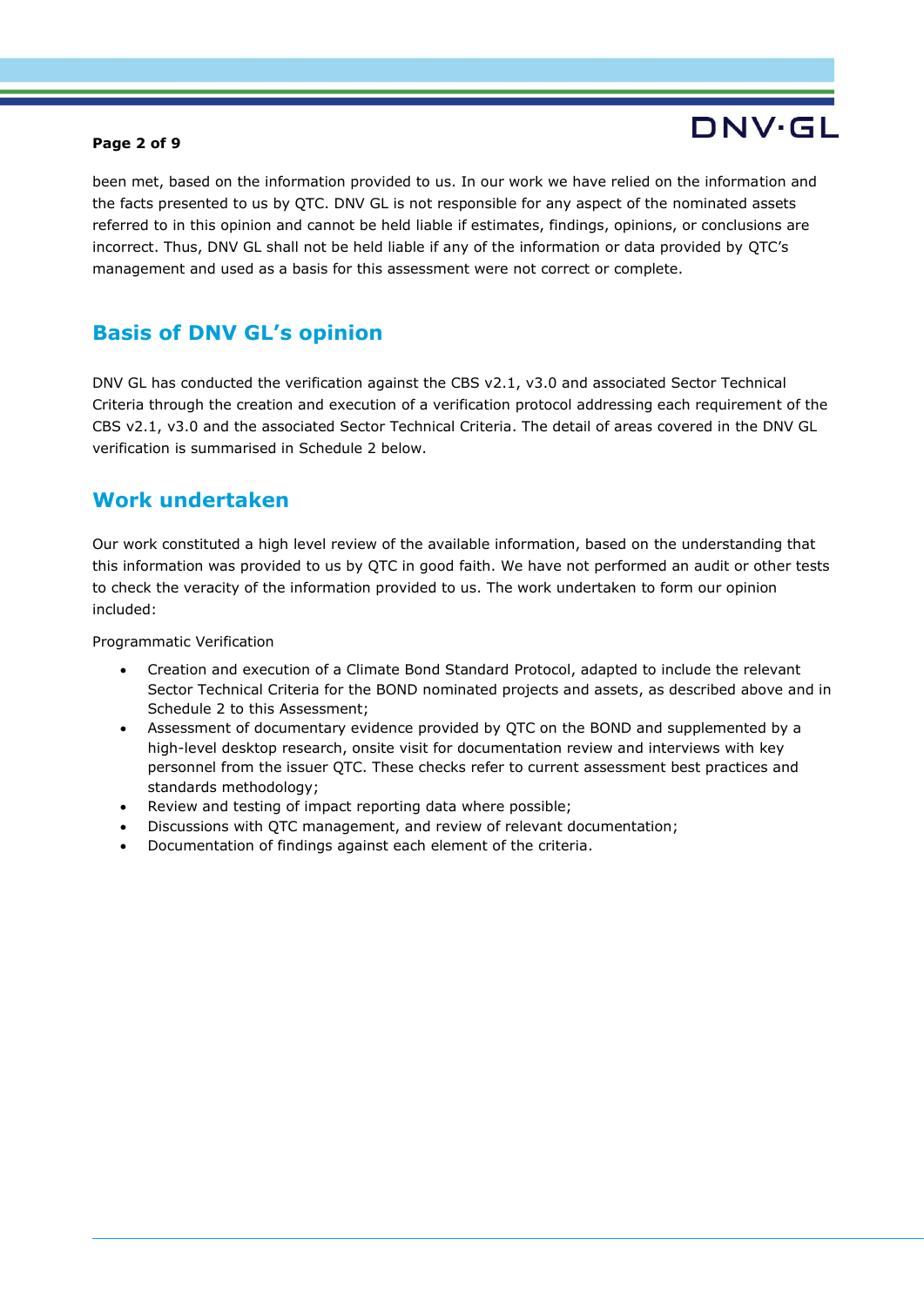### **Page 3 of 9**

## DNV·GL

## **Findings and DNV GL's opinion**

DNV GL has performed the Annual Programmatic Verification of the Queensland Treasury Corporation Green Bonds for 2020. It is DNV GL's responsibility to provide an independent verification statement on the compliance of the Queensland Treasury Corporation Green Bonds with the Climate Bond Standard.

DNV GL conducted the verification in accordance with the Climate Bond Standard Version 2.1, Version 3.0 and with International Standard on Assurance Engagements *3000 Assurance Engagements other than Audits or Reviews of Historical Information*. The verification included i) checking whether the provisions of the Climate Bond Standard were consistently and appropriately applied and ii) the collection of evidence supporting the verification.

DNV GL's verification approach draws on an understanding of the risks associated with conforming to the Climate Bond Standard and the controls in place to mitigate these. DNV GL planned and performed the verification by obtaining evidence and other information and explanations that DNV GL considers necessary to give limited assurance that the QTC Climate Bond continues to meet the requirements of the Climate Bond Standard.

Based on the limited assurance procedures conducted, nothing has come to our attention that causes us to believe that the Queensland Treasury Corporation Green Bonds for the data period ending 31 December 2019 are not, in all material respects, in accordance with the requirements of the Climate Bond Standard Version 2.1, Version 3.0 and associated Sector Criteria including Low Carbon Transport, Solar Energy and Water Infrastructure.

### **for DNV GL Business Assurance Australia Pty Ltd**

Sydney, 14 April 2020

**Mark Robinson** Manager, Sustainability Services DNV GL – Business Assurance

#### **About DNV GL**

Driven by our purpose of safeguarding life, property and the environment, DNV GL enables organisations to advance the safety and sustainability of their business. Combining leading technical and operational expertise, risk methodology and in-depth industry knowledge, we empower our customers' decisions and actions with trust and confidence. We continuously invest in research and collaborative innovation to provide customers and society with operational and technological foresight. With our origins stretching back to 1864, our reach today is global. Operating in more than 100 countries, our 16,000 professionals are dedicated to helping customers make the world safer, smarter and greener.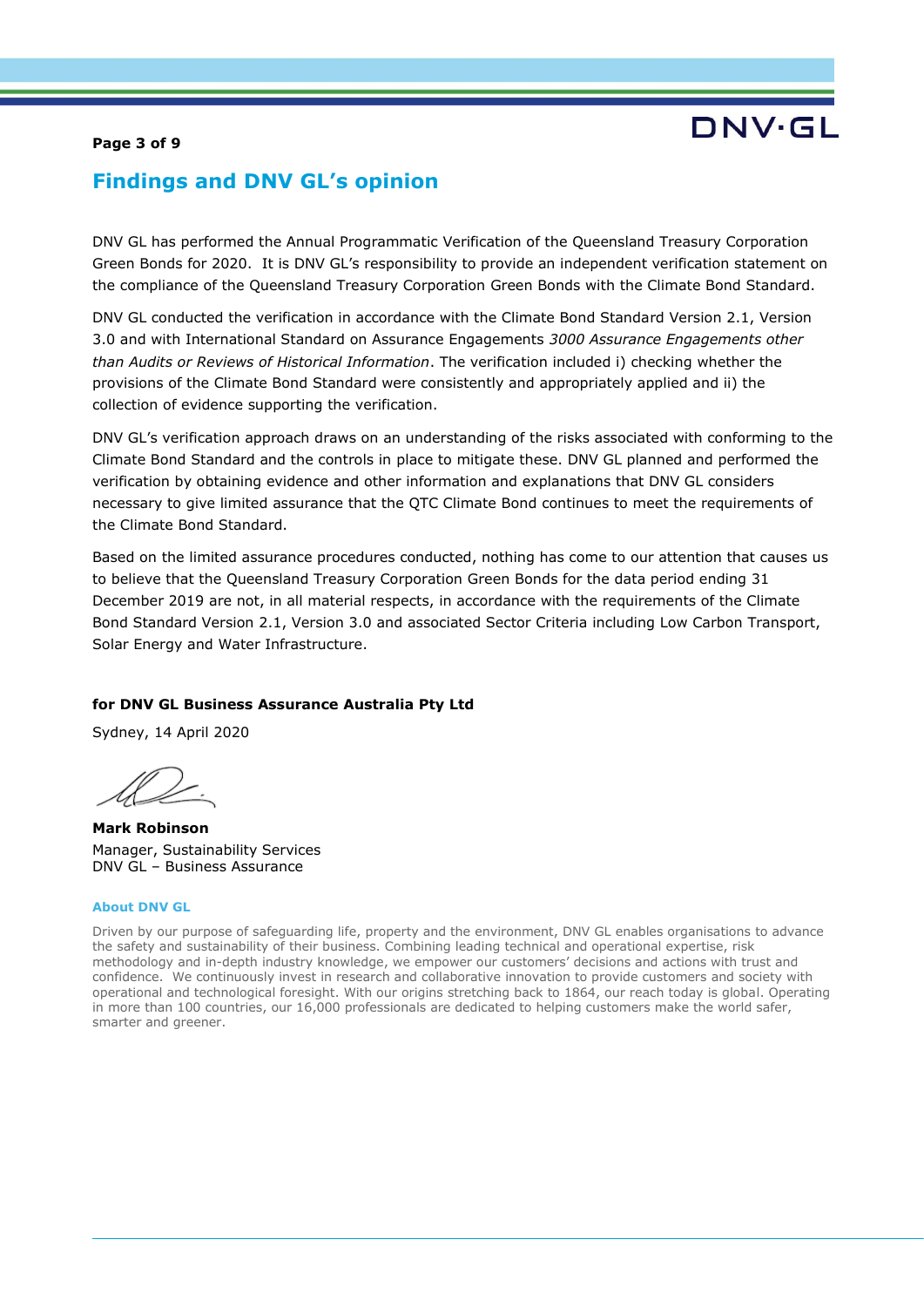**DNV·GL** 

### **Page 4 of 9**

## **SCHEDULE 1: QTC PORTFOLIO OF NOMINATED ASSETS**

QTC Green Bond Portfolio Summary for the 2019 Climate Bonds Standard Programmatic Annual Verification.

| <b>Categories of</b><br>eligible projects | <b>Sub category</b>                              | <b>Project name</b>                     | <b>Amount</b><br><b>Funded/current</b><br>onlending<br>exposure <sup>i</sup> (\$m) | <b>TOTAL</b><br><b>allocations</b><br>from both<br>issuesii, iii, |
|-------------------------------------------|--------------------------------------------------|-----------------------------------------|------------------------------------------------------------------------------------|-------------------------------------------------------------------|
|                                           | Light rail $-$ electrified trams and             | Gold Coast Light Rail Stage 1           | 485.4                                                                              | 283.7                                                             |
|                                           | supporting infrastructure                        | Gold Coast Light Rail Stage 2           | 301.1                                                                              | 104.8                                                             |
|                                           |                                                  | New Generation Rolling Stock (electric) | 681.0                                                                              | 262.9                                                             |
| Low carbon transport                      | Electrified passenger transport rolling<br>stock | Tilt Trains rolling stock               | 30.6                                                                               | 19.0                                                              |
|                                           |                                                  | Citytrain rolling stock                 | 523.9                                                                              | 225.0                                                             |
|                                           | Electrified rail and supporting                  | Citytrain network                       | 3,056.5                                                                            | 987.0                                                             |
|                                           | infrastructure                                   | Redcliffe Peninsula Line                | 296.4                                                                              | 207.3                                                             |
|                                           | Cycleways - multiple                             | Cycleways                               | 110.0                                                                              | 81.6                                                              |
| Renewable energy                          | Solar                                            | Sunshine Coast Solar Farm               | 32.7                                                                               | 30.0                                                              |
| Water infrastructure                      | Desalination Plant                               | South East QLD Desal Plant              | 772.5                                                                              | 304.3                                                             |
| <b>Total</b>                              |                                                  |                                         | 6,290.1                                                                            | 2,505.6                                                           |

i Amount funded is the total State funded contributions to projects and/or the outstanding amount of QTC loans to government entities (as applicable) as at 31 December 2019

ii Net proceeds from QTC March 2024 Green Bond were \$748,710,000 from \$750,000,000 Face Value of bonds issued

iii Net proceeds from QTC March 2029 Green Bond were \$1,756,982,800 from \$1,730,000,000 Face Value of bonds issued including taps.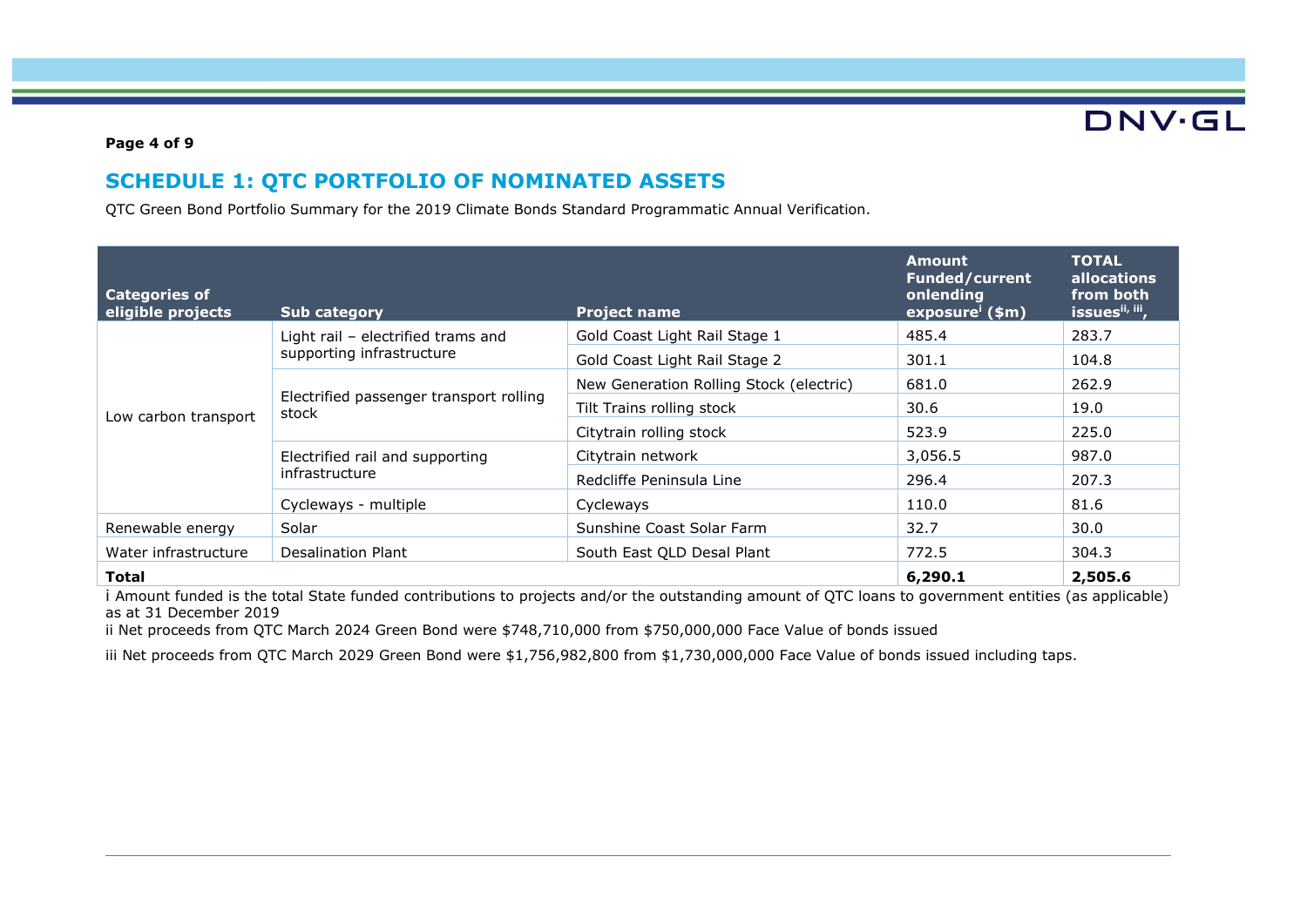**Page 5 of 9**

# **DNV·GL**

## **SCHEDULE 2: VERIFICATION CRITERIA**

### **Summary criteria for assertions of compliance with the Climate Bond Standard v2.1 and v3.0**

The criteria against which GENEX and its nominated projects and assets have been reviewed prior to inclusion in the Loan are grouped under the requirements as detailed within the Climate Bond Standard Version 2.1 and 3.0 including:

### **Part A: Pre Issuance Requirements**

| Area                                                                                                                                                                    | Requirement                                                                                                                                              |  |
|-------------------------------------------------------------------------------------------------------------------------------------------------------------------------|----------------------------------------------------------------------------------------------------------------------------------------------------------|--|
| Use of Proceeds                                                                                                                                                         | Nominated Projects & Assets which are proposed to be associated with the Loan and which have been<br>assessed as likely to be Eligible Projects & Assets |  |
| <b>Project Selection</b><br>Establish, document and maintain a decision-making process which it uses to determine the eligibility of<br>the Nominated Projects & Assets |                                                                                                                                                          |  |
| Management of Proceeds                                                                                                                                                  | The systems, policies and processes to be used for management of the Net Proceeds shall be documented<br>by the Issuer                                   |  |
| Reporting Prior to Issuance<br>The Issuer shall prepare a Green Bond Framework and make it publicly available prior to Issuance or at<br>the time of Issuance           |                                                                                                                                                          |  |
| Reporting                                                                                                                                                               | Reporting on use of proceeds and nominated projects and assets                                                                                           |  |

### **Part B: Post Issuance Requirements**

| Use of Proceeds   | Nominated Projects & Assets which are proposed to be associated with the Loan and which have been<br>assessed as likely to be Eligible Projects & Assets |  |
|-------------------|----------------------------------------------------------------------------------------------------------------------------------------------------------|--|
| Project Selection | Establish, document and maintain a decision-making process which it uses to determine the eligibility of<br>the Nominated Projects & Assets              |  |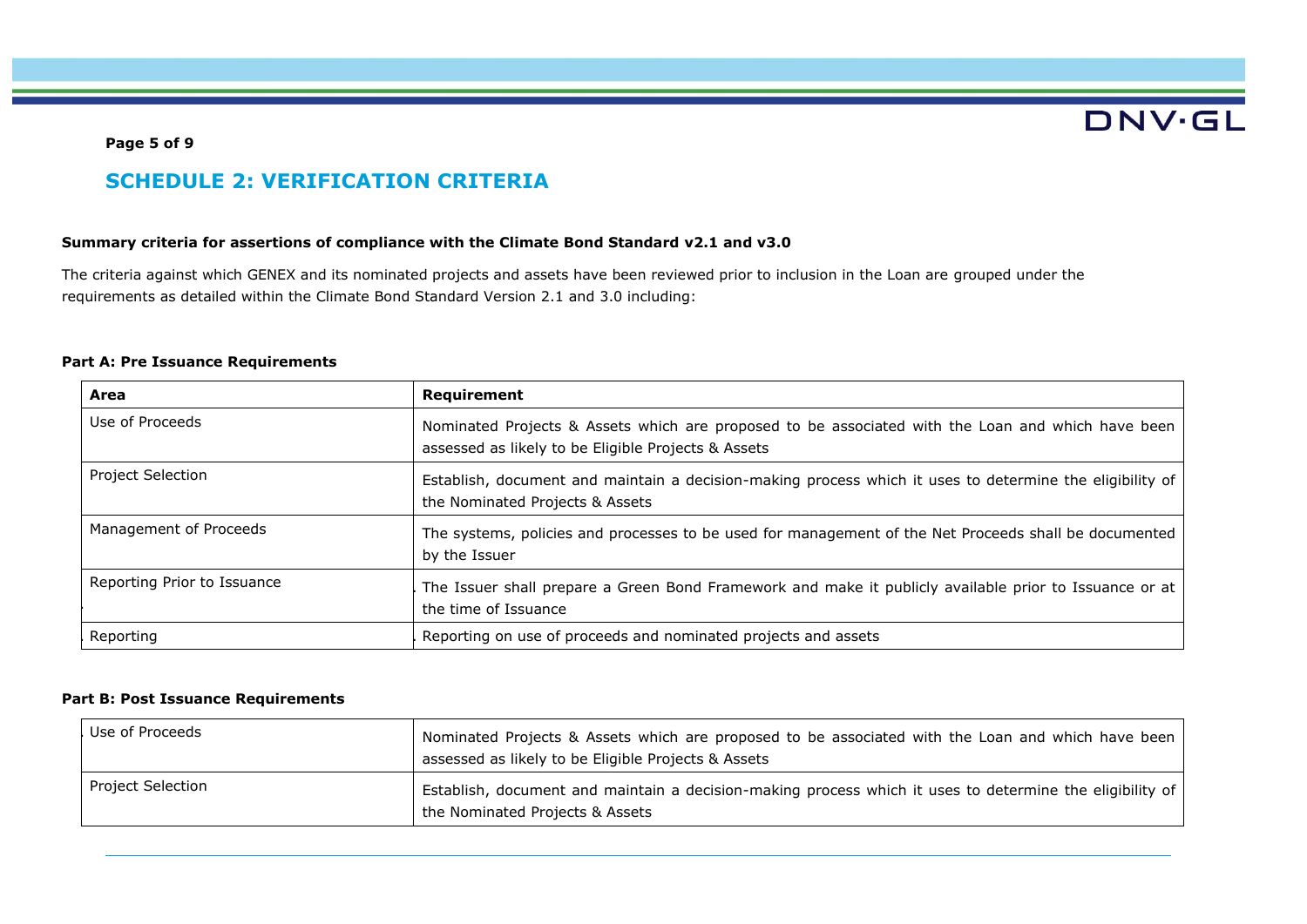### **Page 6 of 9**

| Management of Proceeds | The systems, policies and processes to be used for management of the Net Proceeds shall be documented<br>by the Issuer |  |
|------------------------|------------------------------------------------------------------------------------------------------------------------|--|
| Reporting              | Reporting on use of proceeds and nominated projects and assets                                                         |  |

DNV.GL

### **Part C: Eligible projects and physical assets**

Nominated projects and assets include financing of or investments in equipment and systems which enable the mitigation of greenhouse gasses, as detailed in Appendix B.

| Area                    | Requirement                             |
|-------------------------|-----------------------------------------|
| Solar Energy Generation | Solar electricity generation facilities |

### **Part D: Certification under the Climate Bonds Standard**

| Area                        | <b>Requirement</b>                                                                                                                                                                                                                                 |  |
|-----------------------------|----------------------------------------------------------------------------------------------------------------------------------------------------------------------------------------------------------------------------------------------------|--|
| Pre Issuance Certification  | The Borrower of a Climate Bonds Standard Certified must satisfy the Pre Issuance Certification<br>requirements including the completion of all forms, Pre Issuance Verification by an approved verifier and<br>provision of relevant information   |  |
| Post Issuance Certification | The Borrower of a Climate Bonds Standard Certified must satisfy the Post Issuance Certification<br>requirements including the completion of all forms, Post Issuance Verification by an approved verifier and<br>provision of relevant information |  |
| Maintaining Certification   | The Borrower shall provide annual reporting to the CBI and comply with non-conformance correction as<br>reguired                                                                                                                                   |  |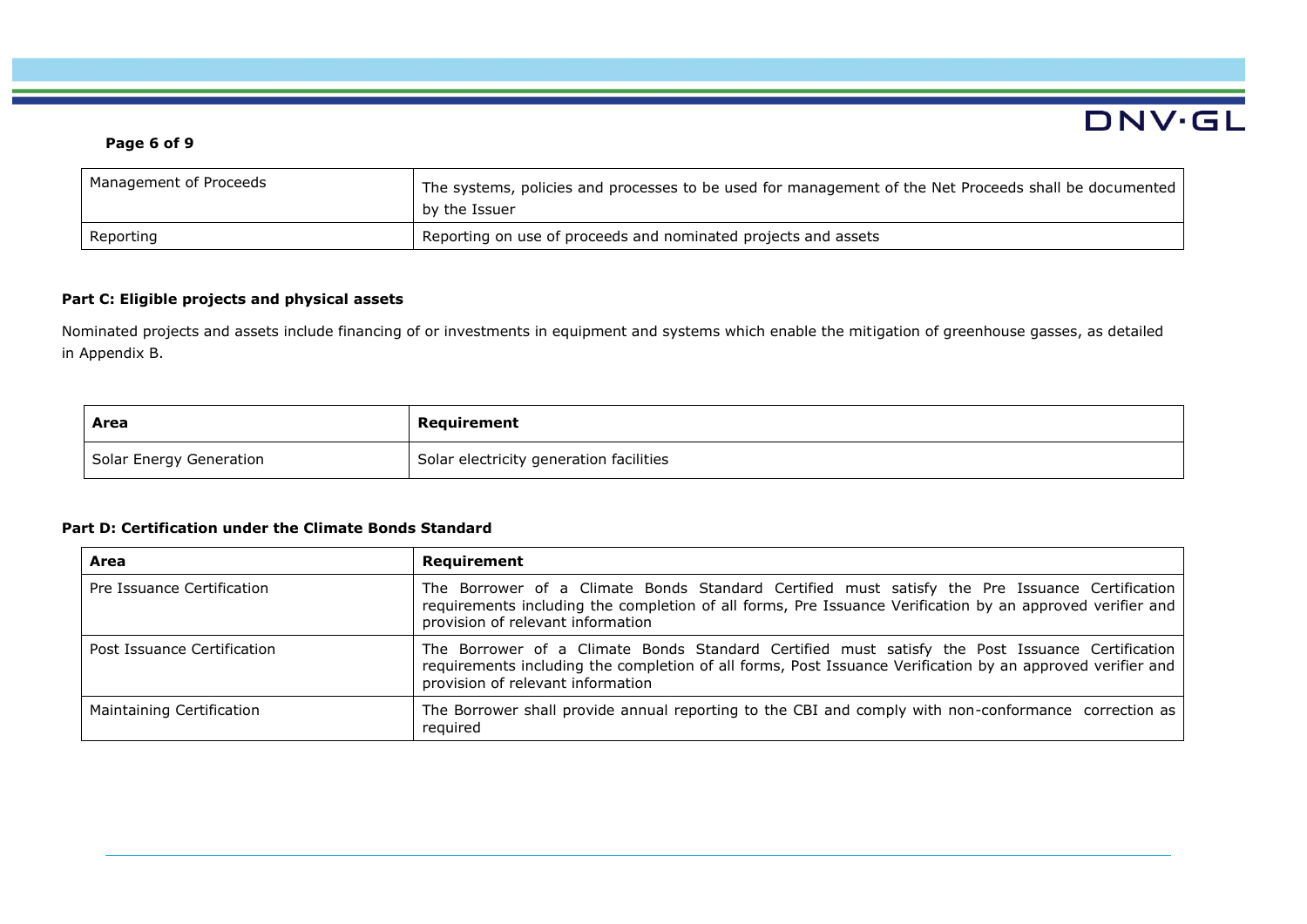**DNV·GL** 

### **Page 7 of 9**

## **SCHEDULE 3: ALIGNMENT WITH UNITED NATIONS SUSTAINABLE DEVELOPMENT GOALS**

### **Alignment of the Use of Proceeds against the United Nations Sustainable Development Goals (UN SDG)**

In addition to the Programmatic verification, DNV GL has reviewed the Use of Proceeds and nominated assets associated with the NAB Green Bonds for alignment with the UN SDGs in the following table.

| Use of Proceeds         | UN SDG                           |     | <b>UN SDG Target</b>                                                                                | Assessment of Contribution to Achieving the SDG                                                                                                                                                                                                                                                                                                                                                                                                                                                                                                                                                                |
|-------------------------|----------------------------------|-----|-----------------------------------------------------------------------------------------------------|----------------------------------------------------------------------------------------------------------------------------------------------------------------------------------------------------------------------------------------------------------------------------------------------------------------------------------------------------------------------------------------------------------------------------------------------------------------------------------------------------------------------------------------------------------------------------------------------------------------|
| Water<br>Infrastructure | 6. Clean Water and<br>Sanitation | 6.1 | By 2030, achieve universal and<br>equitable access to safe and<br>affordable drinking water for all | Compliance with CBI Water Infrastructure criteria <sup>1</sup> .<br>This includes a mitigation component to confirm any claims of GHG<br>abatement or avoidance and an adaptation and resilience component<br>that evaluates the planning, design, risks and impacts of the asset.<br>It is noted that desalination assets have become a piece of critical<br>infrastructure in Australian cities due to the frequency, duration and<br>impact of drought events that are influenced by climate change.<br>Compliance with the CBI Water criteria demonstrates a contribution<br>towards UN SDG 6, Target 6.1. |

<sup>1</sup> <https://www.climatebonds.net/files/files/Climate%20Bonds%20Water%20Infrastructure%20Full%20Criteria.pdf>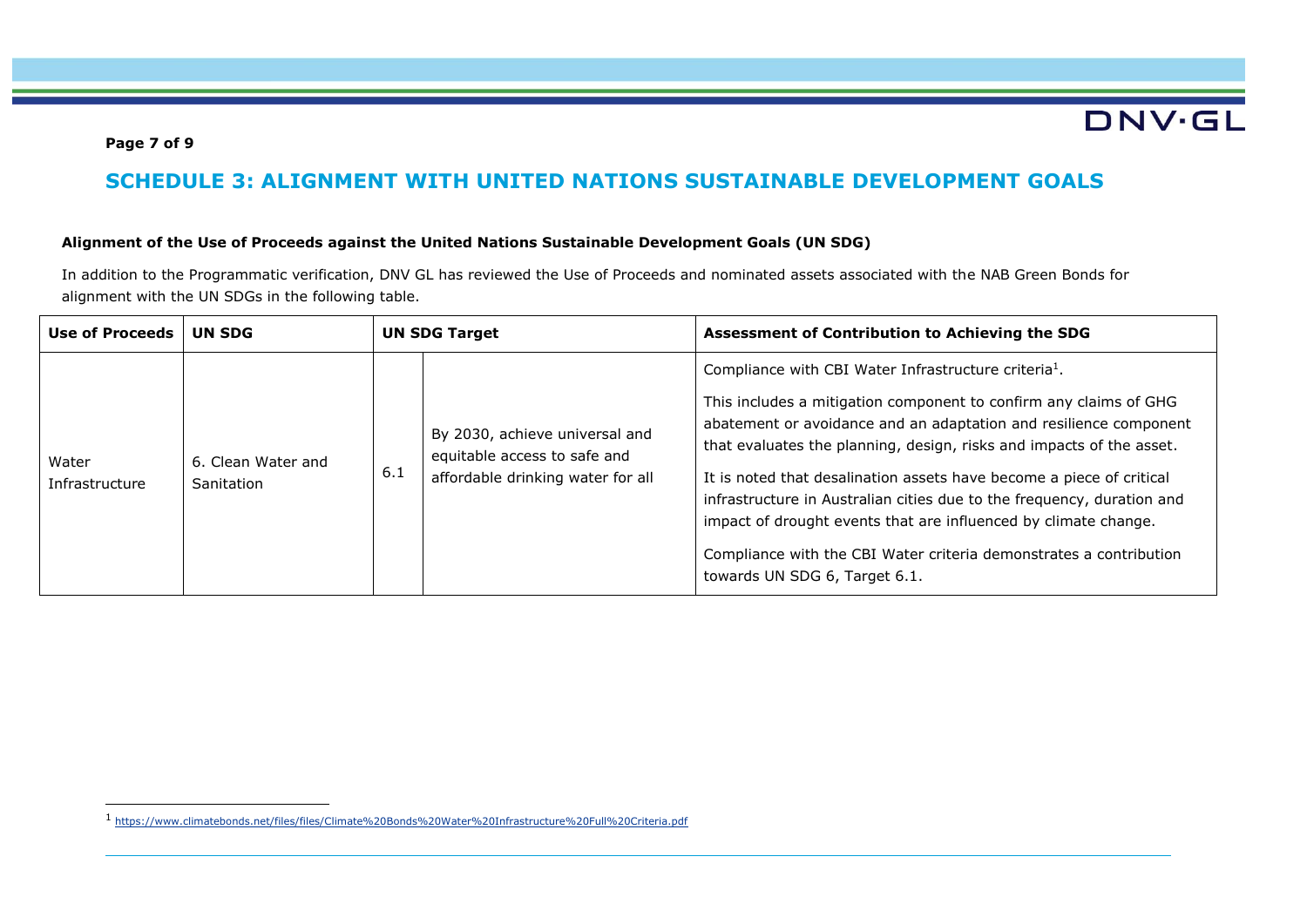# DNV.GL

### **Page 8 of 9**

|                         | 11. Sustainable Cities<br>and Communities | 11.B | By 2020, substantially increase the<br>number of cities and human<br>settlements adopting and<br>implementing integrated policies<br>and plans towards inclusion,<br>resource efficiency, mitigation and<br>adaptation to climate change,<br>resilience to disasters, and develop<br>and implement, in line with the<br>Sendai Framework for Disaster Risk<br>Reduction 2015-2030, holistic<br>disaster risk management at all<br>levels | Compliance with CBI Water Infrastructure criteria.<br>This includes a mitigation component to confirm any claims of GHG<br>abatement or avoidance and an adaptation and resilience component<br>that evaluates the planning, design, risks and impacts of the asset.<br>The desalination asset is part of the Queensland Governments strategic<br>investment plans to support adaptation and resilience in the state.<br>Compliance with the CBI Water criteria demonstrates a contribution<br>towards UN SDG 11, Target 11.B. |
|-------------------------|-------------------------------------------|------|------------------------------------------------------------------------------------------------------------------------------------------------------------------------------------------------------------------------------------------------------------------------------------------------------------------------------------------------------------------------------------------------------------------------------------------|--------------------------------------------------------------------------------------------------------------------------------------------------------------------------------------------------------------------------------------------------------------------------------------------------------------------------------------------------------------------------------------------------------------------------------------------------------------------------------------------------------------------------------|
| Low Carbon<br>Transport | 11. Sustainable Cities<br>and Communities | 11.6 | By 2030, reduce the adverse per<br>capita environmental impact of<br>cities, including by paying special<br>attention to air quality and<br>municipal and other waste<br>management                                                                                                                                                                                                                                                      | Compliance with CBI Low Carbon Transport Criteria.<br>These benchmarks address the contribution of transport system to<br>National GHG and Air Pollution emissions through energy consumption,<br>associated energy generation and direct emissions to atmosphere.<br>Compliance with the CBI Low Carbon Transport Criteria demonstrates a<br>contribution towards UN SDG 11, Target 11.6.                                                                                                                                     |
|                         |                                           | 11.A | Support positive economic, social<br>and environmental links between<br>urban, peri-urban and rural areas<br>by strengthening national and<br>regional development planning                                                                                                                                                                                                                                                              | Compliance with CBI Low Carbon Transport Criteria represents the<br>leveraging and implementation of regional development planning and<br>demonstrates a contribution towards UN SDG 11, Target 11.A.                                                                                                                                                                                                                                                                                                                          |
| Renewable<br>Energy     | 7. Affordable and Clean<br>Energy         | 7.2  | By 2030, increase substantially the<br>share of renewable energy in the<br>global energy mix.                                                                                                                                                                                                                                                                                                                                            | Compliance with CBI Solar and Wind Criteria. The Criteria have been<br>established to ensure alignment with the Paris Agreement 2°C target.<br>Renewable energy generation from terrestrial Solar and Wind assets                                                                                                                                                                                                                                                                                                              |